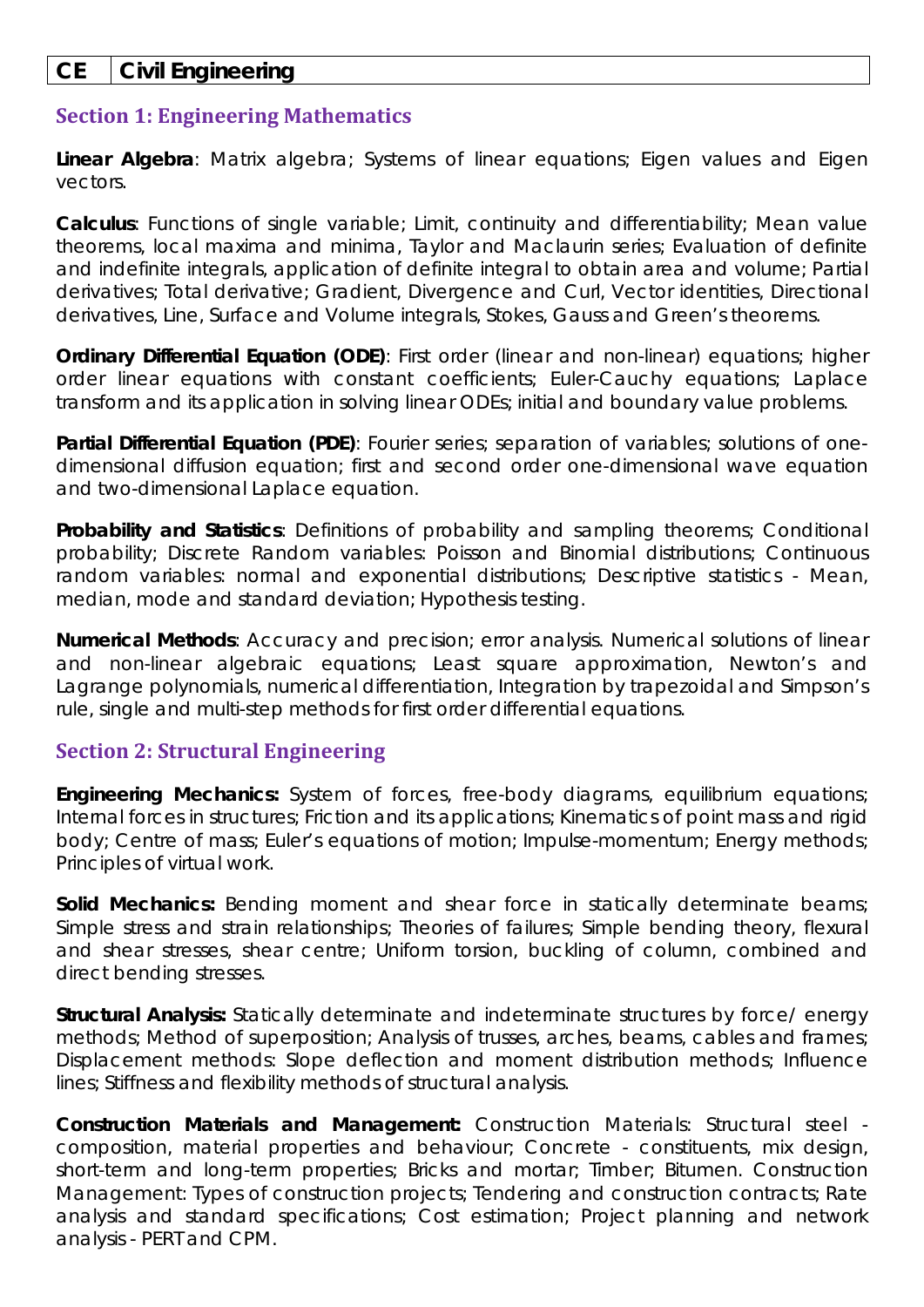**Concrete Structures:** Working stress, Limit state and Ultimate load design concepts; Design of beams, slabs, columns; Bond and development length; Prestressed concrete; Analysis of beam sections at transfer and service loads.

**Steel Structures:** Working stress and Limit state design concepts; Design of tension and compression members, beams and beam- columns, column bases; Connections - simple and eccentric, beam-column connections, plate girders and trusses; Plastic analysis of beams and frames.

### **Section 3: Geotechnical Engineering**

**Soil Mechanics:** Origin of soils, soil structure and fabric; Three-phase system and phase relationships, index properties; Unified and Indian standard soil classification system; Permeability - one dimensional flow, Darcy's law; Seepage through soils - two-dimensional flow, flow nets, uplift pressure, piping; Principle of effective stress, capillarity, seepage force and quicksand condition; Compaction in laboratory and field conditions; Onedimensional consolidation, time rate of consolidation; Mohr's circle, stress paths, effective and total shear strength parameters, characteristics of clays and sand.

**Foundation Engineering:** Sub-surface investigations - scope, drilling bore holes, sampling, plate load test, standard penetration and cone penetration tests; Earth pressure theories - Rankine and Coulomb; Stability of slopes - finite and infinite slopes, method of slices and Bishop's method; Stress distribution in soils - Boussinesq's and Westergaard's theories, pressure bulbs; Shallow foundations - Terzaghi's and Meyerhoff's bearing capacity theories, effect of water table; Combined footing and raft foundation; Contact pressure; Settlement analysis in sands and clays; Deep foundations - types of piles, dynamic and static formulae, load capacity of piles in sands and clays, pile load test, negative skin friction.

### **Section 4: Water Resources Engineering**

Fluid Mechanics: Properties of fluids, fluid statics; Continuity, momentum, energy and corresponding equations; Potential flow, applications of momentum and energy equations; Laminar and turbulent flow; Flow in pipes, pipe networks; Concept of boundary layer and its growth.

**Hydraulics:** Forces on immersed bodies; Flow measurement in channels and pipes; Dimensional analysis and hydraulic similitude; Kinematics of flow, velocity triangles; Basics of hydraulic machines, specific speed of pumps and turbines; Channel Hydraulics - Energy-depth relationships, specific energy, critical flow, slope profile, hydraulic jump, uniform flow and gradually varied flow

**Hydrology:** Hydrologic cycle, precipitation, evaporation, evapo-transpiration, watershed, infiltration, unit hydrographs, hydrograph analysis, flood estimation and routing, reservoir capacity, reservoir and channel routing, surface run-off models, ground water hydrology steady state well hydraulics and aquifers; Application of Darcy's law.

**Irrigation:** Duty, delta, estimation of evapo-transpiration; Crop water requirements; Design of lined and unlined canals, head works, gravity dams and spillways; Design of weirs on permeable foundation; Types of irrigation systems, irrigation methods; Water logging and drainage; Canal regulatory works, cross-drainage structures, outlets and escapes.